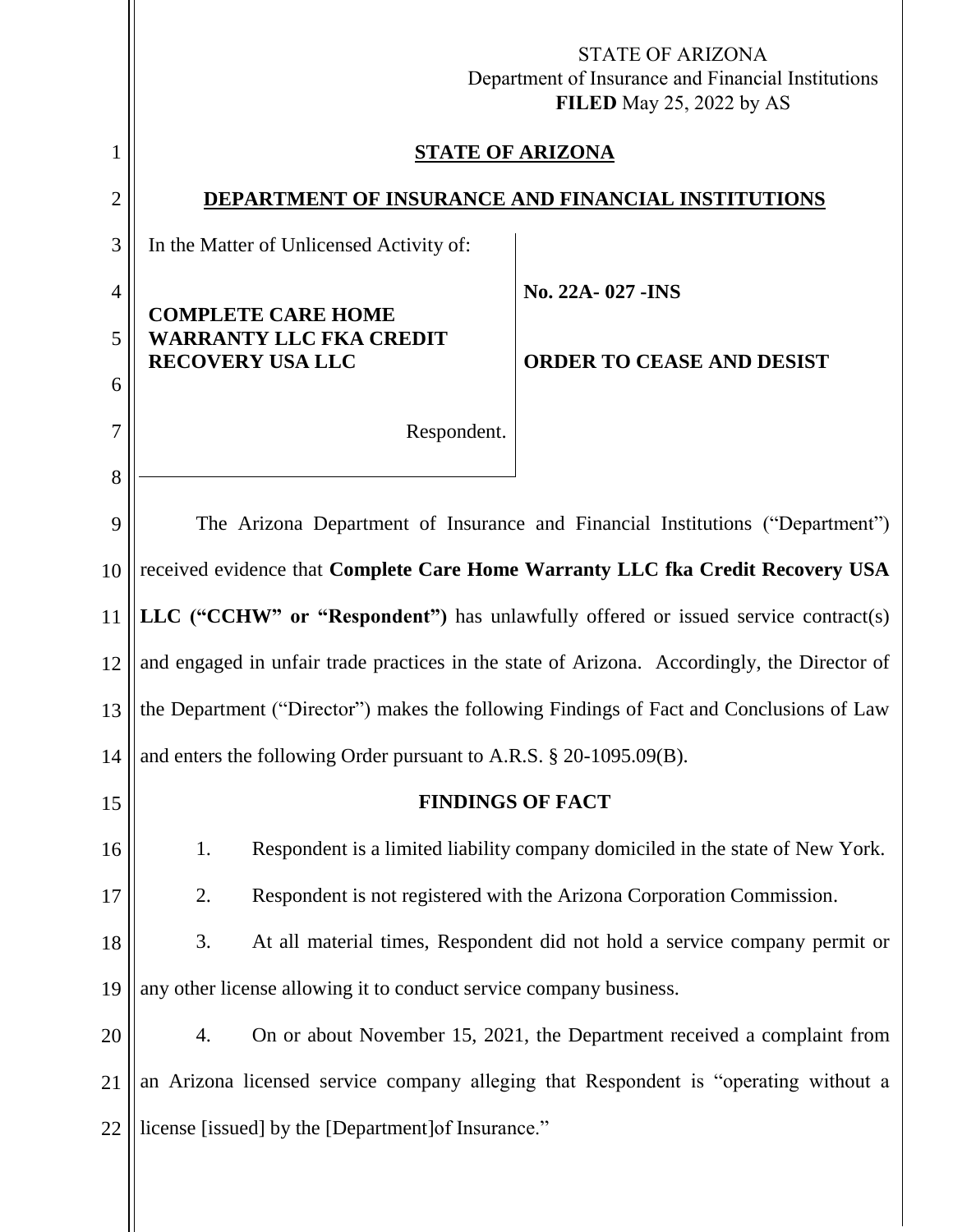| $\mathbf{1}$   | 5.<br>On or about February 17, 2022, the Department received a second complaint           |
|----------------|-------------------------------------------------------------------------------------------|
| $\overline{2}$ | against Respondent from an Arizona consumer ("Consumer") alleging that the "[p]olicy      |
| 3              | sale was induced, misrepresented and [Respondent] is not authorized to do business in     |
| $\overline{4}$ | the state of Arizona."                                                                    |
| 5              | The Department commenced an investigation into the matter.<br>The<br>6.                   |
| 6              | Department's investigation determined the following:                                      |
| $\tau$         | On or about February 6, 2022, Consumer, with intent to purchase a<br>a)                   |
| 8              | homeowner insurance policy, instead purchased a five-year CCHW home warranty.             |
| 9              | The Terms of Service Agreement executed between CCHW and Consumer contained               |
| 10             | a cancellation provision stating "[y]ou may cancel this Agreement within the first        |
| 11             | thirty (30) days of the order date for a full refund of the paid contract fees, less any  |
| 12             | service cost incurred by us."                                                             |
| 13             | 7.<br>On or about February 8, 2022, Consumer discovered the error and                     |
| 14             | immediately contacted Respondent to cancel the Agreement and obtain a refund.             |
| 15             | 8.<br>On or about February 17, 2022, Respondent sent an email to Consumer                 |
| 16             | notifying her that her home warranty policy was canceled.                                 |
| 17             | 9.<br>On or about February 23, 2022, Respondent, by email, requested that                 |
| 18             | Consumer sign a Release Agreement as a condition for the purchase price payment refund.   |
| 19             | The Release Agreement contained a provision stating that Consumer "agrees to refrain from |
| 20             | any and all negative reviews and complaints, including but not limited to Attorney        |
| 21             | General, Consumer Affairs, and other alike." Consumer signed and returned the Release     |
| 22             | Agreement back to Respondent on the same date. Consumer received the refund.              |
|                |                                                                                           |

2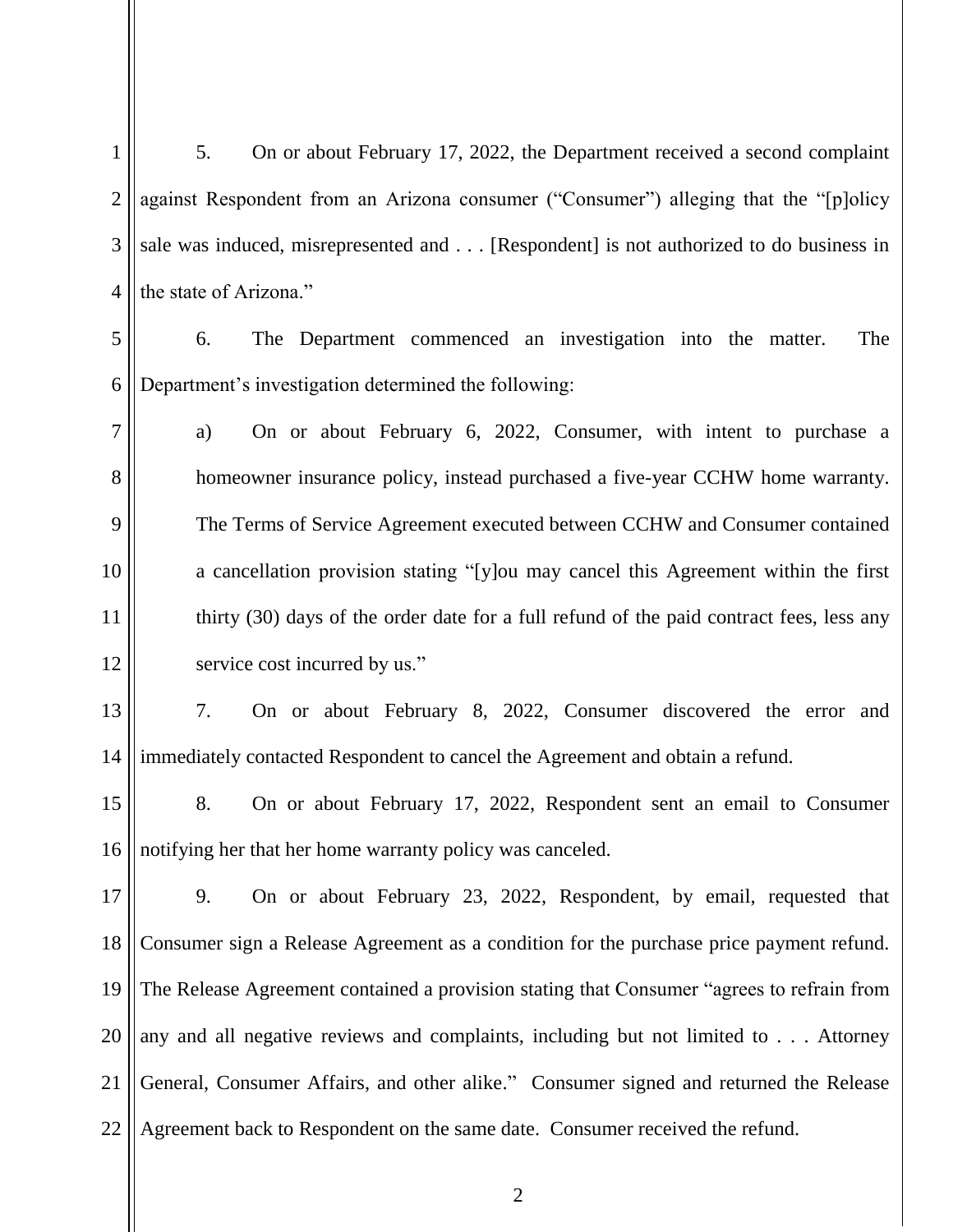| $\mathbf{1}$   | 10.                        | Respondent's website https://completecarehomewarranty.com <sup>1</sup> specifically             |
|----------------|----------------------------|-------------------------------------------------------------------------------------------------|
| $\overline{2}$ |                            | lists the states in which Respondent offers service contracts. Arizona is not listed as a state |
| 3              |                            | where Respondent offers service contracts.                                                      |
| $\overline{4}$ |                            | <b>CONCLUSIONS OF LAW</b>                                                                       |
| 5              | 11.                        | The Director has jurisdiction over this natter.                                                 |
| 6              | 12.                        | Respondent's conduct, as outlined above, constitutes a violation of any                         |
| 7              |                            | provision of Title 20 or any rule, subpoena or order of the Director. A.R.S. § 20-295(A)(2).    |
| 8              | 13.                        | Respondent's conduct, as alleged above, constitutes offering and issuing                        |
| 9              |                            | service contracts without a permit. A.R.S. $\S$ 20-1095.01(A).                                  |
| 10             | 14.                        | Respondent is not exempt from the permit requirements. A.R.S. § 20-                             |
| 11             | $1095.02(A)$ .             |                                                                                                 |
| 12             | 15.                        | Respondent's conduct, as outlined above, constitutes making a misleading                        |
| 13             |                            | statement in connection with a service contract sale. A.R.S. $\S 20-1095.09(A)(1)$ .            |
| 14             | 16.                        | Grounds exist for the Director to order Respondent to cease and desist from                     |
| 15             |                            | engaging in service company activities in Arizona. A.R.S. § 20-1095.09(B).                      |
| 16             |                            | <b>ORDER</b>                                                                                    |
| 17             |                            | IT IS HEREBY ORDERED THAT:                                                                      |
| 18             | 1.                         | Respondent shall immediately cease and desist from offering to sell,                            |
| 19             |                            | advertising and marketing or issuing service contracts in Arizona without a permit.             |
| 20             | 2.                         | This Order shall become effective immediately and shall remain in full force                    |
| 21             |                            | and effect until otherwise stayed, modified, vacated or set aside.                              |
| 22             | Last visited May 19, 2022. |                                                                                                 |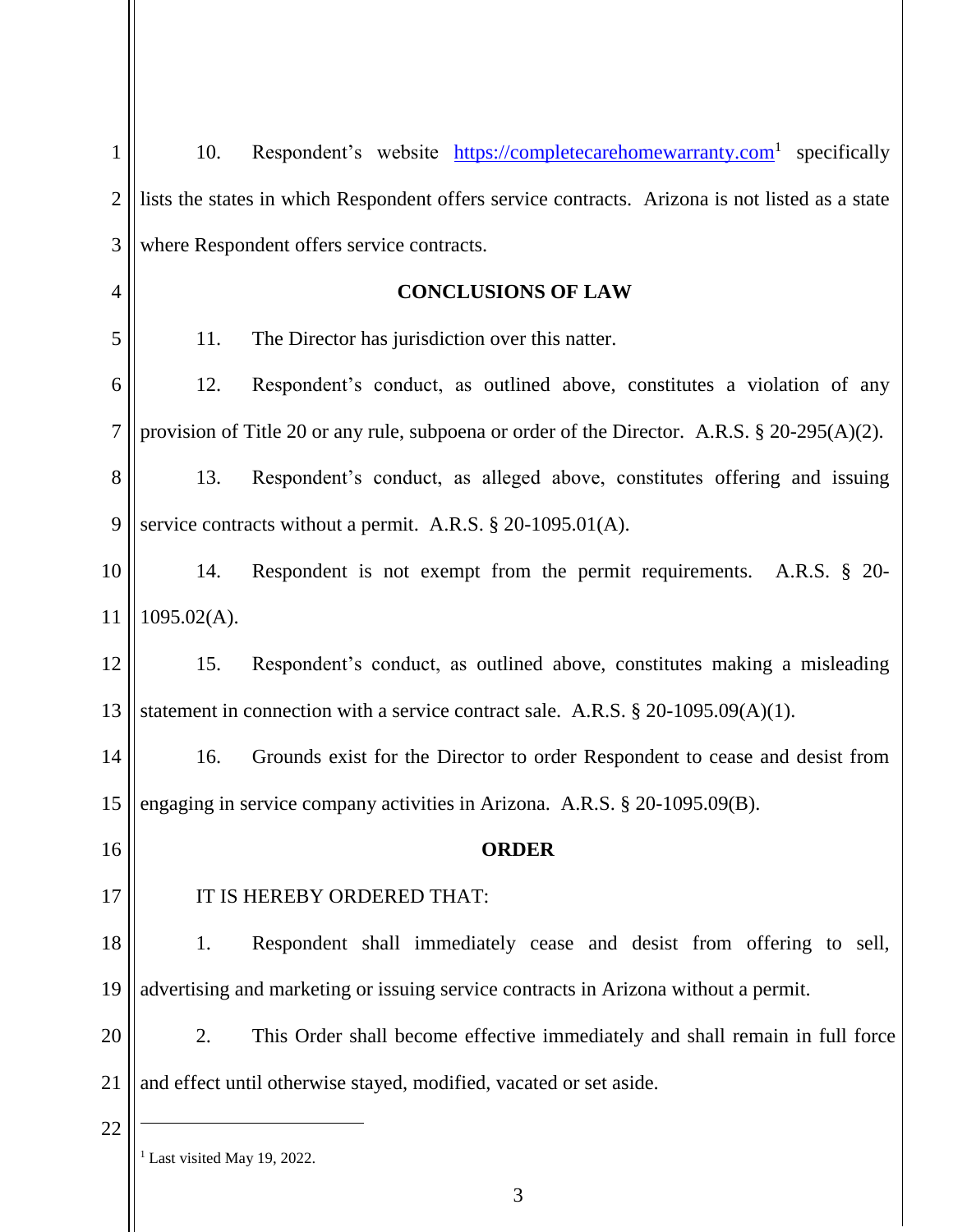|                | <b>NOTICE OF OPPORTUNITY FOR HEARING</b>                                                             |
|----------------|------------------------------------------------------------------------------------------------------|
| $\overline{2}$ | Pursuant to Title 20 of the Arizona Revised Statutes, Respondent is hereby notified                  |
| 3              | that it may request a hearing pursuant to A.R.S. § 20-161 to contest the order to cease and          |
| $\overline{4}$ | desist. Such a request must be in writing and received at the following address within thirty        |
| 5              | (30) days from the date hereof:                                                                      |
| 6              | Arizona Department of Insurance and Financial Institutions                                           |
| 7              | Attn: Gio Espinosa, Regulatory Legal Affairs Officer<br>100 North 15 <sup>th</sup> Avenue, Suite 261 |
| 8              | Phoenix, Arizona 85007-2630                                                                          |
| 9              | Upon receipt of a timely written request for hearing, the Department will issue an                   |
| 10             | order setting the time and place of the hearing.                                                     |
| 11             | Effective this $25th$ day of May, 2022.                                                              |
| 12             | Engen , 91 Dami                                                                                      |
| 13             | Evan G. Daniels, Director<br>Arizona Department of Insurance and                                     |
| 14             | <b>Financial Institutions</b>                                                                        |
| 15             |                                                                                                      |
| 16             |                                                                                                      |
| 17             |                                                                                                      |
| 18             |                                                                                                      |
| 19             |                                                                                                      |
| 20             |                                                                                                      |
| 21             |                                                                                                      |
| 22             |                                                                                                      |
|                | $\overline{4}$                                                                                       |
|                |                                                                                                      |